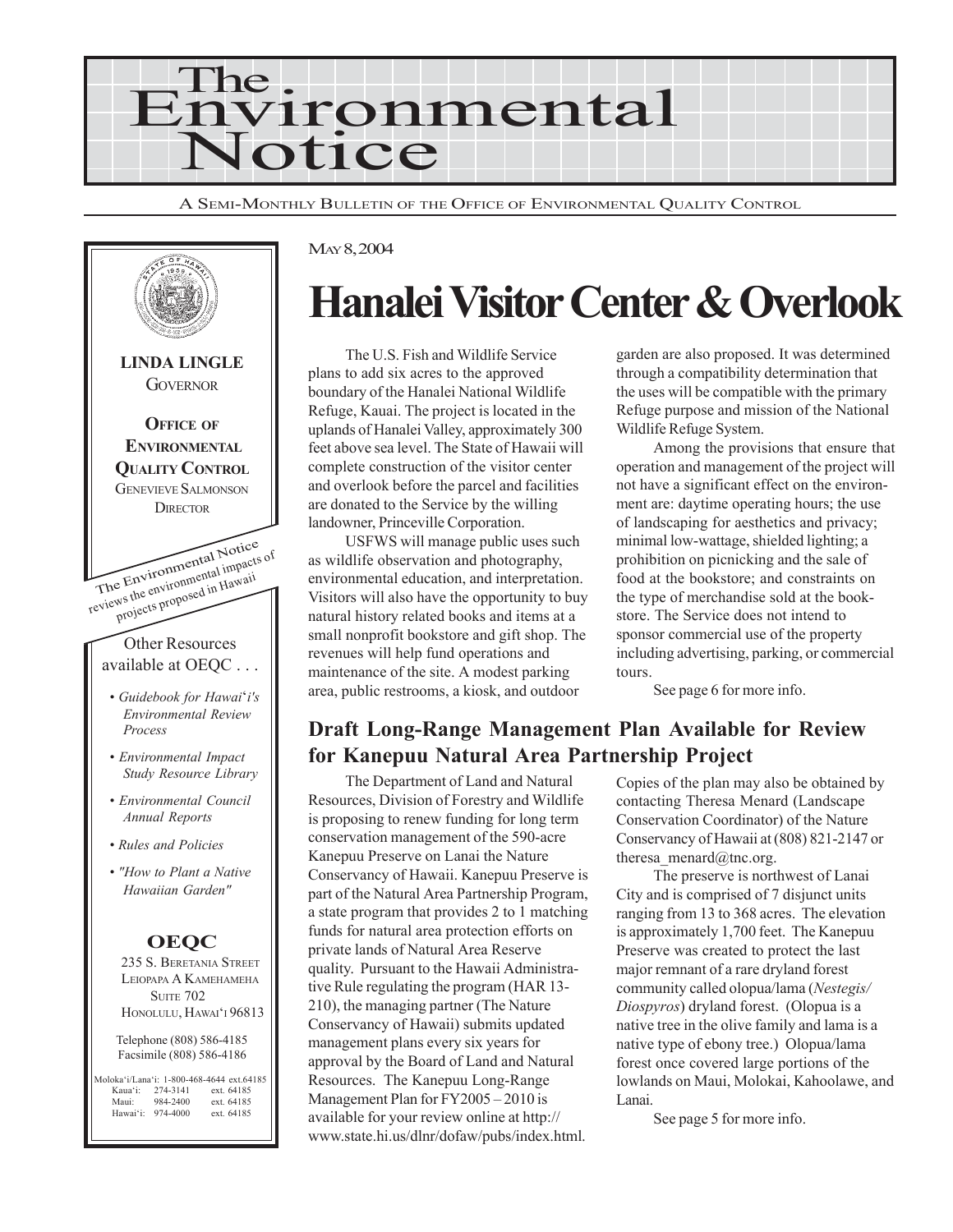# Table of Contents

MAY 8, 2004

# **O'ahu Notices**

| <b>Draft Environmental Assessments</b>                       |  |  |
|--------------------------------------------------------------|--|--|
|                                                              |  |  |
| <b>Previously Published Projects Pending Public Comments</b> |  |  |
|                                                              |  |  |

Final Environmental Impact Statements............................................. 4

# **Hawai'i Notices**

| <b>Previously Published Projects Pending Public Comments</b> |  |
|--------------------------------------------------------------|--|
|                                                              |  |

# **Maui Notices**

| <b>Previously Published Projects</b> |  |  |
|--------------------------------------|--|--|
|                                      |  |  |
|                                      |  |  |

#### **National Environmental Policy Act**

| Lahaina Watershed Flood Control Project Record of Decision  5 |
|---------------------------------------------------------------|
| Draft Long-Range Management Plan Available for Review for     |
|                                                               |
|                                                               |

# **Kauai Notices**

| <b>National Environmental Policy Act</b>                       |  |  |  |
|----------------------------------------------------------------|--|--|--|
| Hanalei National Wildlife Refuge Vistor Information Center and |  |  |  |
|                                                                |  |  |  |

#### **Shoreline Notices**

# **Conservation District Notices**

Hana Highway Rockfall Mitigation .....................................................8

# **Land Use Commission Notices**

Consolidated Baseyards Light Industrial Subdivision ......................8

# **Pollution Control Permit Applications**

|--|

# **Coastal Zone News**

| (2) Coconut Island Coral Transplant, Kaneohe Bay, Hawaii 10 |  |
|-------------------------------------------------------------|--|
|                                                             |  |

# **Federal Notices**

#### **Announcements**

|--|



*We provide access to our activities without regard to race, color, national origin (including language), age, sex, religion, or disability. Write or call OEQC or our departmental Affirmative Action Officer at Box 3378, Honolulu, HI 96801-3378 or at (808) 586- 4616 (voice/tty) within 180 days of a problem. OEQC intends to make the information in this bulletin accessible to everyone. Individuals that require this material in a different format (such as large type or braille), should contact our office for assistance.*

**The Environmental Notice Office of Environmental Quality Control Page 2**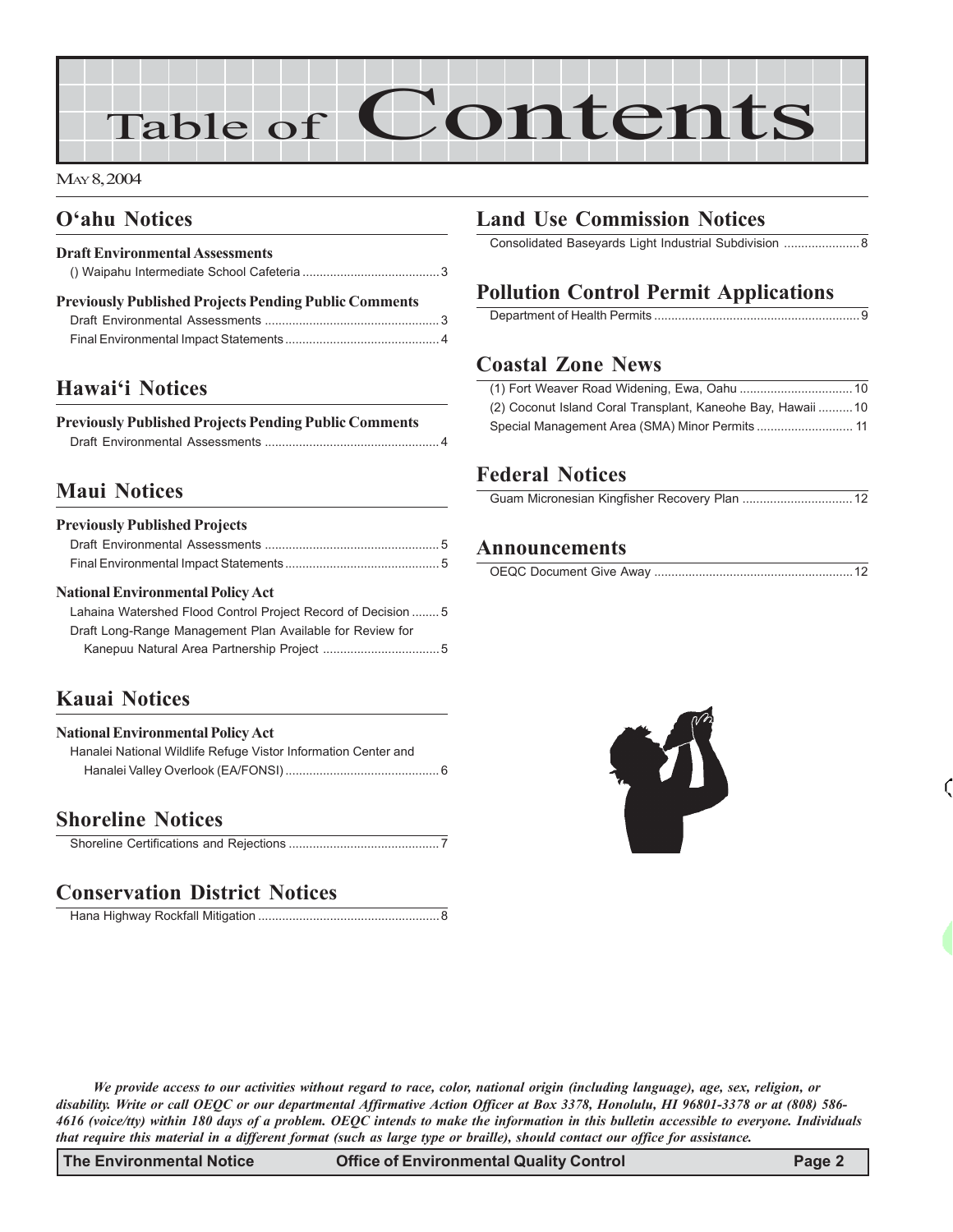# **Draft Environmental Assessments**

#### **(1) Waipahu Intermediate School Cafeteria**

| District:                         | 'Ewa                                     |  |  |
|-----------------------------------|------------------------------------------|--|--|
| TMK:                              | 9-4-001:029,030                          |  |  |
| Applicant:                        | Department of Accounting and General     |  |  |
|                                   | Services                                 |  |  |
|                                   | 1151 Punchbowl Street, Room 430          |  |  |
|                                   | Honolulu, Hawai'i 96813                  |  |  |
|                                   | Contact: Gaylyn Nakatsuka (586-0487)     |  |  |
| <b>Approving Agency/Accepting</b> |                                          |  |  |
| <b>Authority:</b>                 | Same as above.                           |  |  |
| <b>Consultant:</b>                | PlanPacific, Inc.                        |  |  |
|                                   | 345 Oueen Street, Suite 802              |  |  |
|                                   | Honolulu, Hawai'i 96813                  |  |  |
|                                   | Contact: Robin Foster (521-9418 x 13)    |  |  |
| <b>Public Comment</b>             |                                          |  |  |
| <b>Deadline:</b>                  | June 7, 2004                             |  |  |
| Status:                           | DEA First Notice pending public comment. |  |  |
|                                   | Address comments to the applicant with   |  |  |
|                                   | copies to the consultant and OEQC.       |  |  |
| <b>Permits</b>                    | SMA, Building, Grading, Height Waiver,   |  |  |
| Required:                         | <b>NPDES</b>                             |  |  |

The Department of Accounting and General Services (DAGS), State of Hawai'i, on behalf of the State Department of Education (DOE), proposes to construct a new cafeteria building at Waipahu Intermediate School (WIS). The existing cafetorium consists of a serving kitchen and small dining area. Currently food is prepared at a nearby elementary school cafeteria and transported to WIS each day. The chief purpose of the project is to construct a cafeteria with a conventional kitchen and dining area to meet the needs of the 1,400 to 1,500 students who attend Waipahu Intermediate School.

A secondary goal is to integrate sustainable design features that will reduce energy consumption, conserve water, improve functionality, and reduce operational costs. The DOE has designated the WIS cafeteria as a pilot project to be designed according to the LEED (Leadership in Energy and Environmental Design) criteria, a nationally-recognized rating system developed by the U.S. Green Building Council.

To be located near the Waikele Road entrance to the school, just off of Farrington Highway, the new cafeteria will consist of a conventional kitchen; a dining hall with a perma-



**O'ahu Notices**

nent stage and back-of-house facilities; restrooms; faculty dining room; dressing rooms; and custodial service room. The gross floor area will be 19,200 square feet (sq.ft.), including lanais. The dining hall will be 8,400 sq.ft. in area, and may be used for community meetings during the weekends and evenings.

# **Previously Published Projects Pending Public Comments**

#### **Draft Environmental Assessments**

#### **5019 Kalanianaole Highway After-the-Fact Renovation**

| Applicant:                        | 5019 Kalanianaole LLC                 |  |  |  |
|-----------------------------------|---------------------------------------|--|--|--|
|                                   | PO Box 25640                          |  |  |  |
|                                   | Honolulu, Hawai'i 96825               |  |  |  |
|                                   | Contact: Tom Coulson (782-1750)       |  |  |  |
| <b>Approving Agency/Accepting</b> |                                       |  |  |  |
| <b>Authority:</b>                 | City and County of Honolulu           |  |  |  |
|                                   | Department of Planning and Permitting |  |  |  |
|                                   | 650 S. King Street, 7th Floor         |  |  |  |
|                                   | Honolulu, Hawai'i 96813               |  |  |  |
|                                   | Contact: Dana Teramoto (523-4648)     |  |  |  |
| <b>Public Comment</b>             |                                       |  |  |  |
| <b>Deadline:</b>                  | May 24, 2004                          |  |  |  |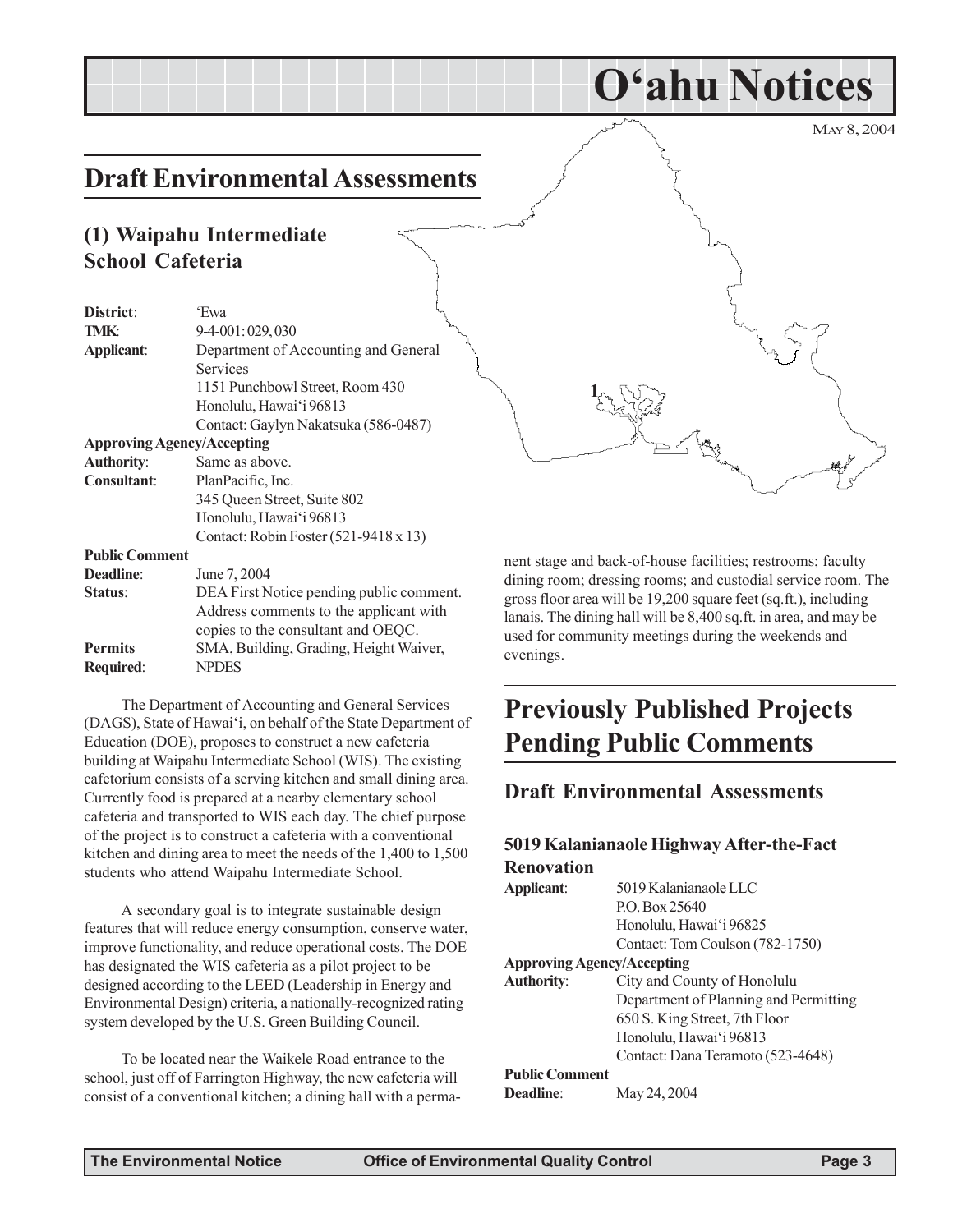# **O'ahu Notices**

MAY 8, 2004

#### **Ala Moana Regional Park Canoe Halau**

**Applicant**: City and County of Honolulu Department of Design and Construction 650 South King Street, 11th Floor Honolulu, Hawai'i 96813 Contact: Dan Takamatsu (547-7083) **Approving Agency/Accepting Authority**: Same as above.

**Public Comment Deadline**: May 24, 2004

#### **Grossman Seawall Reconstruction and Boat Ramp Repair**

**Applicant**: Elizabeth R. Grossman Family Trust 1240 Mokulua Drive Kailua, Hawai'i 96734 Contact: Robin Foster (521-9418)

#### **Approving Agency/Accepting**

**Authority**: City and County of Honolulu Department of Planning and Permitting 650 South King St., 7th Floor Honolulu, Hawai'i 96813 Contact: Steve Tagawa (523-4817)

# **Public Comment**

**Deadline**: May 24, 2004

#### **Final Environmental Impact Statements**

#### **Coconut Island (Moku O Lo'e) Long Range Development Plan**

**Applicant**: University of Hawai'i at Manoa

Hawai'i Institute of Marine Biology P.O. Box 1346 Kane'ohe, Hawai'i 96744 Contact: Dr. Jane Ball (236-7411)

#### **Approving Agency/Accepting**

| <b>Authority:</b> | Governor, State of Hawai'i                  |
|-------------------|---------------------------------------------|
|                   | c/o Office of Environmental Quality Control |
|                   | 235 South Beretania Street, Suite 702       |
|                   | Honolulu, Hawai'i 96813                     |
| Status:           | FEIS currently being reviewed by OEQC.      |

# **Hawai'i Notices**

# **Previously Published Projects Pending Public Comments**

#### **Draft Environmental Assessments**

#### **Mamalahoa Highway Waterline Improvements**

**Applicant**: County of Hawai'i

Department of Water Supply 345 Kekuanao'a Street, Suite 20 Hilo, Hawai'i 96720 Contact: Owen Nishioka (961-8070) and U.S. Environmental Protection Agency, Region 9 75 Hawthorne Street (WTR-6) San Francisco, CA 94105 Contact: Barry Pollock (415-972-3563)

#### **Approving Agency/Accepting**

**Authority**: County of Hawai'i Department of Water Supply 345 Kekuanao'a Street, Suite 20 Hilo, Hawai'i 96720 Contact: Owen Nishioka (961-8070)

#### **Public Comment**

**Deadline**: May 24, 2004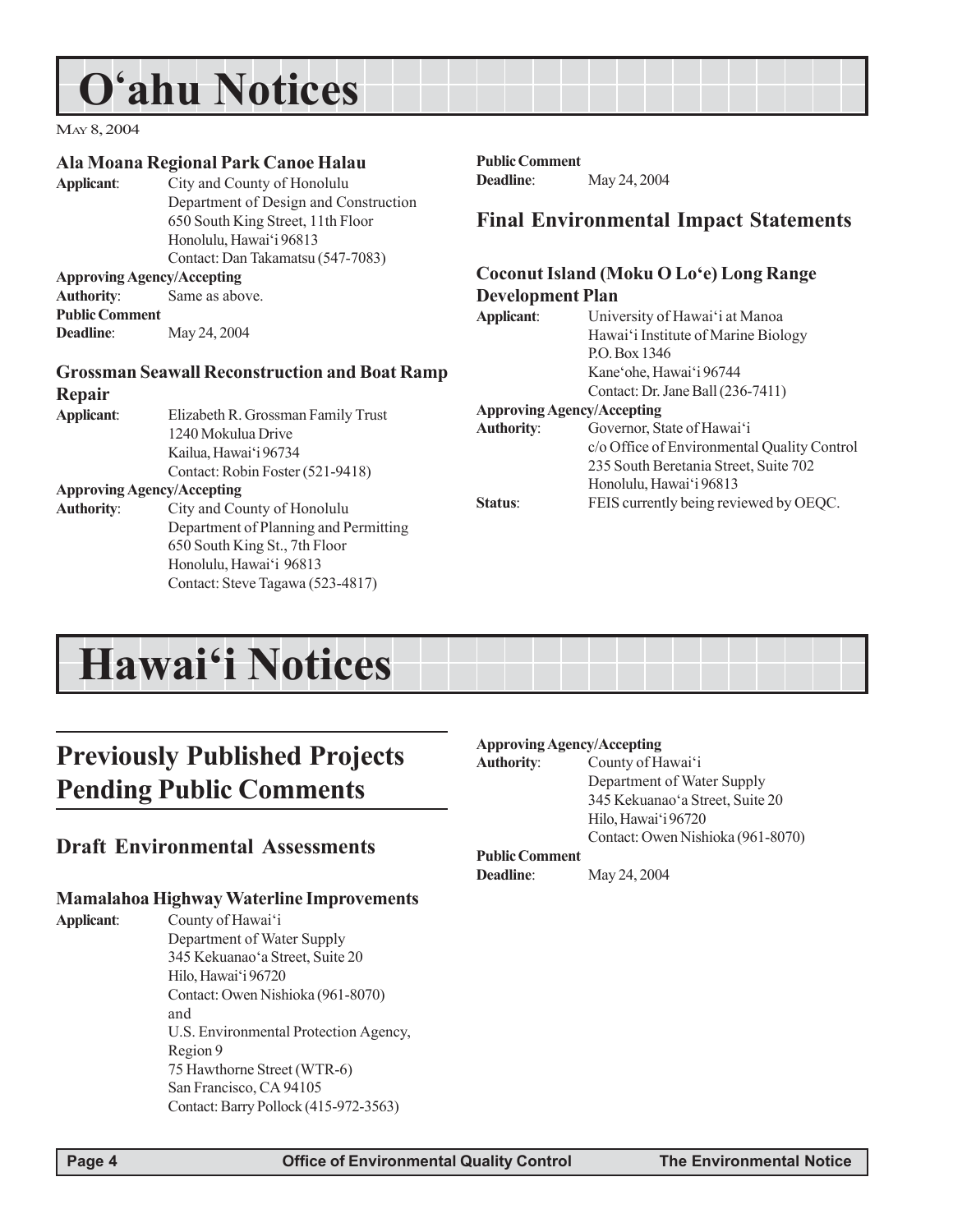# **Maui Notices**

MAY 8, 2004

# **Previously Published Projects**

#### **Draft Environmental Assessments**

#### **Central Maui (Maui Meadows) Exploratory Well**

**Applicant**: Department of Land and Natural Resources 1151 Punchbowl Street, Room 221 Honolulu, Hawai'i 96813 Contact: Eric T. Hirano (587-0230) **Approving Agency/Accepting**

**Authority**: Same as above. **Public Comment Deadline**: May 24, 2004

#### **Final Environmental Impact Statements**

#### **Lahaina Watershed Flood Control Project**

| Applicant:        | County of Maui, Department of Public      |
|-------------------|-------------------------------------------|
|                   | Works and Waste Management                |
|                   | 200 South High Street                     |
|                   | Wailuku, Hawai'i 96793                    |
|                   | Contact: Joe Krueger (270-7745)           |
|                   | <b>Approving Agency/Accepting</b>         |
| <b>Authority:</b> | Mayor, County of Maui                     |
|                   | 250 South High Street                     |
|                   | Wailuku, Hawai'i 96793                    |
| <b>Status:</b>    | FEIS currently being reviewed by the Maui |
|                   | Mavor's Office.                           |

# **National Environmental Policy Act**

#### **Lahaina Watershed Flood Control Project Record of Decision**

The federal Record of Decision for the Lahaina Watershed Flood Control Project has been issued. The Record of Decision was signed on April 20, 2004 by Lawrence Yamamoto, State Conservationist, Natural Resources Conservation Service.

A copy of the Record of Decision may be obtained on the NRCS Hawaii website at www.hi.nrcs.usda.gov/news/ lahainaROD.html or by submitting a written request to:

Lawrence Yamamoto, State Conservationist, Natural Resources Conservation Service, P.O. Box 50004, Honolulu, HI 96850.

The Lahaina Watershed FEIS notice was published in the January 8, 2004 issue of The Environmental Notice. The FEIS is a combined federal-state document.

### **Draft Long-Range Management Plan Available for Review for Kanepuu Natural Area Partnership Project**

The Department of Land and Natural Resources, Division of Forestry and Wildlife is proposing to renew funding for long term conservation management of the 590-acre Kanepuu Preserve on Lanai the Nature Conservancy of Hawaii. Kanepuu Preserve is part of the Natural Area Partnership Program, a state program that provides 2 to 1 matching funds for natural area protection efforts on private lands of Natural Area Reserve quality. Pursuant to the Hawaii Administrative Rule regulating the program (HAR 13-210), the managing partner (The Nature Conservancy of Hawaii) submits updated management plans every six years for approval by the Board of Land and Natural Resources. The Kanepuu Long-Range Management Plan for FY2005 – 2010 is available for your review online at http:// www.state.hi.us/dlnr/dofaw/pubs/index.html. Copies of the plan may also be obtained by contacting Theresa Menard (Landscape Conservation Coordinator) of the Nature Conservancy of Hawaii at (808) 821-2147 or theresa\_menard@tnc.org. Comments on the plan may be sent by May 27, 2004 to Randy Kennedy (Native Resources Program Manager) at 1151 Punchbowl Street, Room 224, Honolulu, HI 96813. For additional information contact Randy Kennedy at (808) 587-0054.

Kanepuu Preserve Natural Area Partnership

The preserve is northwest of Lanai City and is comprised of 7 disjunct units ranging from 13 to 368 acres. The elevation is approximately 1,700 feet. The Kanepuu Preserve was created to protect the last major remnant of a rare dryland forest community called olopua/lama (*Nestegis/Diospyros*) dryland forest. (Olopua is a native tree in the olive family and lama is a native type of ebony tree.) Olopua/lama forest once covered large portions of the lowlands on Maui, Molokai, Kahoolawe, and Lanai.

Four endangered plants are found in the preserve: the fragrantly flowered *Gardenia brighamii*, sandalwood or iliahi (*Santalum freycinetianum* var. *lanaiense*), the vining *Bonamia menziesii*, and our official state flower, the mao hau hele (*Hibiscus brackenrigdei* ssp. *brackenridgei*). The population of mao hau hele in the preserve is now regenerating naturally and has reached 50 to 60 individuals, making it one of the largest known populations in the state. Native invertebrates and two common species of native birds are also present in Kanepuu Preserve.

The Conservancy's primary management activity will continue to be the removal of axis deer from the Kanepuu and Kahue units, along with the continued exclusion of mouflon sheep and cattle. Due to the corrosive effect of sand, salt and prevailing winds on the island, a significant factor in the ongoing campaign to remove ungulates will be the need for fence replacement and maintenance around the seven preserve units.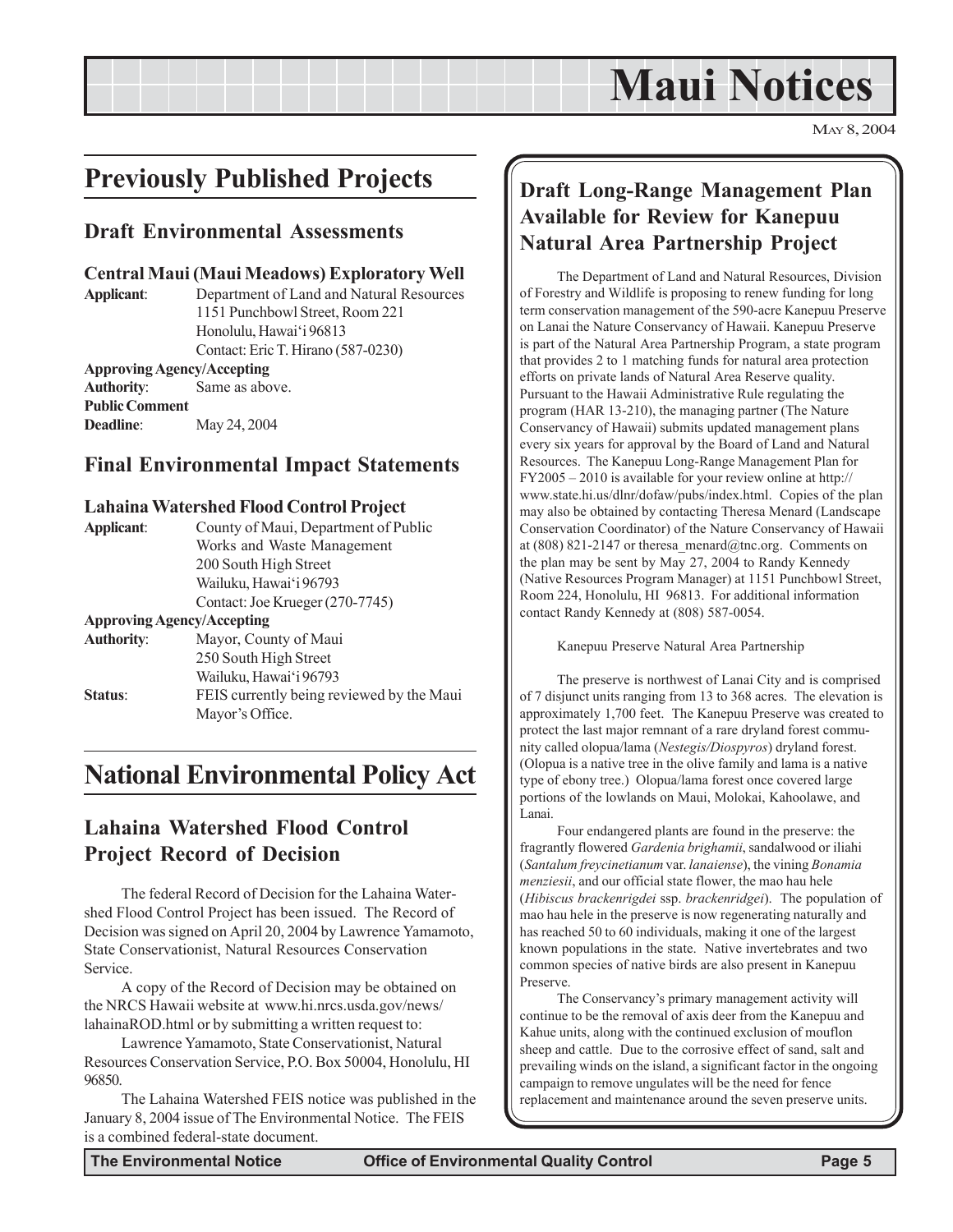# **Kaua'i Notices**

MONTH DATE, 2004

# **National Environmental Policy Act**

### **Hanalei National Wildlife Refuge Vistor Information Center and Hanalei Valley Overlook (EA/FONSI)**

| <b>District</b> : | Hanalei                                |
|-------------------|----------------------------------------|
| TMK:              | $5 - 3 - 1 : 16$                       |
| Applicant:        | U.S. Fish and Wildlife Service         |
|                   | Box 50167                              |
|                   | Honolulu, Hawaii 96850                 |
|                   | Contact: Jerry Leinecke (808-792-9548) |

The U.S. Fish and Wildlife Service (Service) announces our decision to add six acres to the approved boundary of the Hanalei National Wildlife Refuge (Refuge), Kauai. The project is located in the uplands of Hanalei Valley, approximately 300 feet above sea level. The State of Hawaii will complete construction before the parcel and facilities are donated to the Service by the willing landowner, Princeville Corporation. The project affects a single parcel, TMK 5-3-1:16. We will manage public uses such as wildlife observation and photography, environmental education, and interpretation. Visitors will also have the opportunity to buy natural history related books and items at a small nonprofit bookstore and gift shop. The revenues will help fund operations and maintenance of the site. A modest parking area, public restrooms, a kiosk, and outdoor garden are also proposed. It was determined through a compatibility determination that the uses will be compatible with the primary Refuge purpose and mission of the National Wildlife Refuge System. Among the provisions that ensure that operation and management of the project will not have a significant effect on the environment are: daytime operating hours; the use of landscaping for aesthetics and privacy; minimal low-wattage, shielded lighting; a prohibition on picnicking and the sale of food at the bookstore; and constraints on the type of merchandise sold at the bookstore. The Service does not intend to sponsor commercial use of the property including advertising, parking, or commercial tours.

We are adopting the information and analysis in the Final Environmental Assessment (EA) for the Hanalei Valley/ Hanalei National Wildlife Refuge Scenic Stop (State of Hawaii Department of Transportation Highways Division and the U.S. Department of Transportation, Federal Highways Administration, June 23, 2003). Our Finding of No Significant Impact (FONSI), dated April 9, 2004, applies to the action of acquiring the land and facilities and managing public use and the facility. As the project was found not to have any unmitigable, significant direct, indirect, or cumulative adverse impacts on the environment, we will not prepare an Environmental Impact Statement.

Contact Mike Hawkes, Refuge Manager, Kauai National Wildlife Refuge Complex, P.O. Box 1128, Kilauea, Kauai, HI 96754, telephone (808) 828-1413, to review a copy of the EA and FONSI. Copies have been provided to the Hawaii State Main Library, and Princeville and Lihue public libraries.

# **Environmental Tip**

### **Vanpool to Work and School**

HDOT contracts with Vanpool Hawaii to provide airconditioned, 7-15 passenger vans and sport utility vehicles for Hawaii commuters. The very popular program began in 1995. There are currently more than 150 Vanpool Hawaii vans on the road.

Vanpools cost \$55 per seat. The driver gets to keep the vehicle to use on weekends and after commute hours, in exchange for picking up riders and collecting fees. All insurance and maintenance costs are included in the fees. The vanpoolers share the costs of parking and gas.

For more information on how you can become a vanpooler, call Vanpool Hawaii (808) 596-VANS or click on www.vanpoolhawaii.com.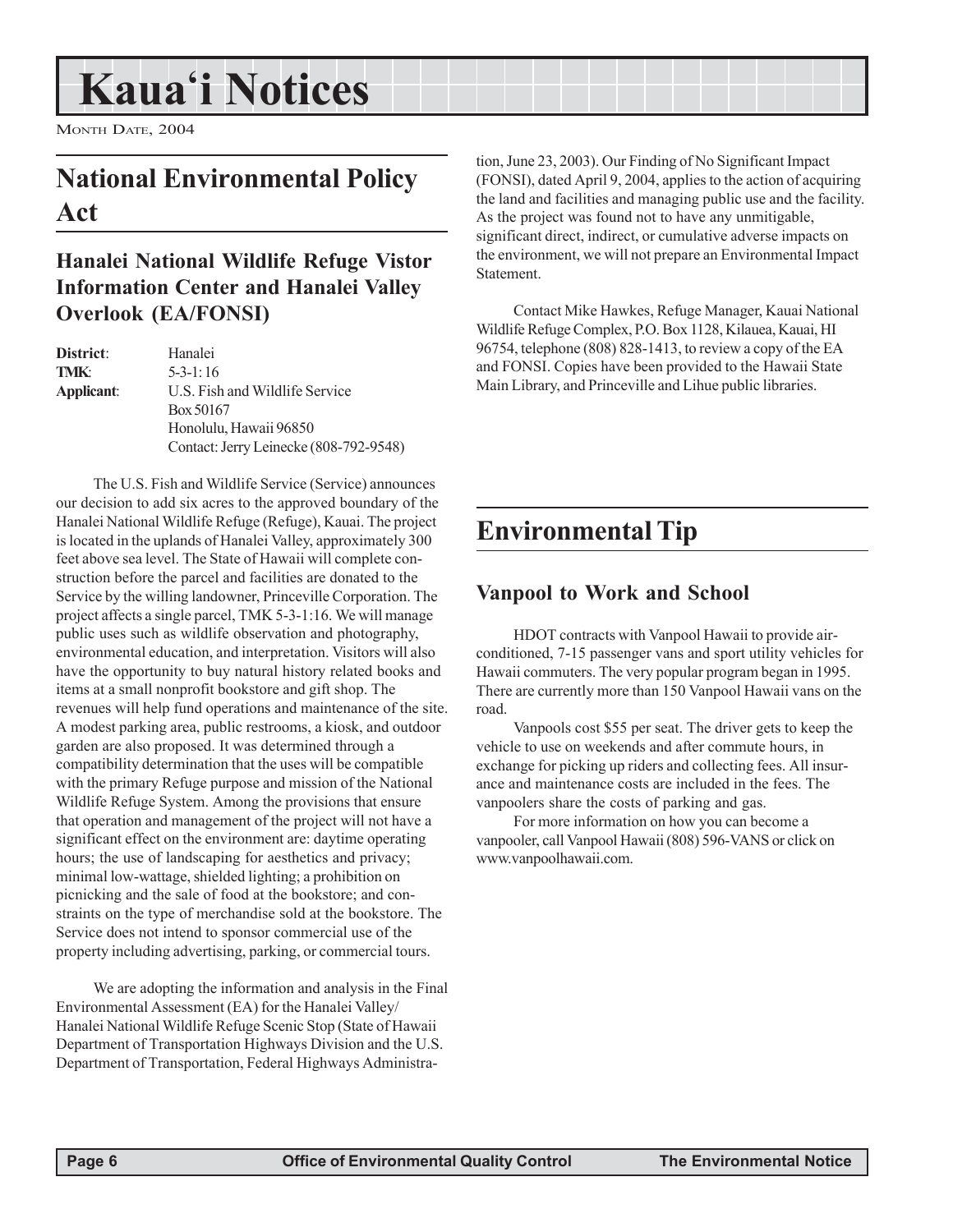# **Shoreline Notices**

MAY 8, 2004

### **Shoreline Certifications and Rejections**

Pursuant to §§13-222-26, HAR the following shorelines have been proposed for certification or rejection by the DLNR. Any person or agency wishing to appeal a proposed shoreline certification or rejection shall file a notice of appeal in writing with the department no later than 20 calendar days from the date of the public notice of the proposed shoreline certification or rejection. The Notice of appeal shall be sent to the BLNR, 1151 Punchbowl Street, Room 220, Honolulu, HI 96813.

| Case No.       | Proposed Shoreline<br>Certifications                       | Location                                                                                                                                                                                                                            | Applicant                                          | <b>TMK</b>              |
|----------------|------------------------------------------------------------|-------------------------------------------------------------------------------------------------------------------------------------------------------------------------------------------------------------------------------------|----------------------------------------------------|-------------------------|
| OA-979         | Proposed Shoreline<br>Certification                        | Lot 5-B of the Pupukea-Paumalu Beach Lots, land situated<br>at Pupukea, Koolauloa, Island of Oahu, Hawaii                                                                                                                           | ParEn, Inc./William Ray<br>Reed                    | $5-9-03:26$             |
|                | 4/26/04                                                    | Address: 59-615 Ke Iki Road                                                                                                                                                                                                         |                                                    |                         |
|                |                                                            | Purpose: Building Permit                                                                                                                                                                                                            |                                                    |                         |
| OA-978         | Proposed Shoreline<br>Certification                        | Lot 18 of Land Court Application 124, land situated at<br>Kapaka, Koolauloa, Island of Oahu, Hawaii                                                                                                                                 | DJNS Surveying and<br>Mapping, Inc./Kathryn        | $5 - 3 - 13$ : 24       |
|                | 4/26/04                                                    | Address: 53-837 Kamehameha Highway                                                                                                                                                                                                  | Whitmire                                           |                         |
|                |                                                            | Purpose: Future Construction Plans                                                                                                                                                                                                  |                                                    |                         |
| OA-977         | Proposed Shoreline<br>Certification<br>4/26/04             | Lot 239 and 240 Land Court Application 1052 (Map 6),<br>Lots 2 and 3 Portion of Deed: Kamehameha IV to J.<br>Robinson and Company, land situated at Makaha, Waianae,<br>Island of Oahu, Hawaii                                      | ParEn, Inc./Earl Ah Moo                            | $8-4-03:01$<br>and 02   |
|                |                                                            | Address: 84-1105 Farrington Highway                                                                                                                                                                                                 |                                                    |                         |
|                |                                                            | Purpose: Sale of Property                                                                                                                                                                                                           |                                                    |                         |
| OA-962-1       | Proposed Shoreline<br>Certification<br>4/26/04             | Parcel 14 being a portion of Grant 7736 to Mrs. H. R.<br>Finley, land situated at Pupukea-Paumalu, Koolauloa,<br>Island of Oahu, Hawaii                                                                                             | Jamie F. Alimboyoguen,<br>LLC/Brian Strange        | $5-9-20:14$             |
|                |                                                            | Address: 59-319 Ke Nui Road                                                                                                                                                                                                         |                                                    |                         |
|                |                                                            | Purpose: Determine Building Setback                                                                                                                                                                                                 |                                                    |                         |
| OA-521-2       | Proposed Shoreline<br>Certification<br>4/26/04             | Lot 15-A being a portion of lot 15 of Pine Wood Beach<br>Tract (File Plan 459), land situated at Mokuleia, Wailua,<br>Island of Oahu, Hawaii                                                                                        | Jamie F. Alimboyoguen/<br>Bruce E. Clements        | $6 - 8 - 09$ : 11       |
|                |                                                            | Address: 68-003 Laau Paina Place                                                                                                                                                                                                    |                                                    |                         |
|                |                                                            | Purpose: Building Permit                                                                                                                                                                                                            |                                                    |                         |
| HA-230-3       | Proposed Shoreline<br>Certification<br>4/26/04             | Lot 76 of Puako Beach Lots (HTS Plat 414-B), being the<br>whole of Land Patent Grant S-13752 to Manuel Corozo<br>Rapozo, Jr. and Adelina Ramos Rapozo, land situated at<br>Lalamilo, Waimea, South Kohala, Island of Hawaii, Hawaii | Wes Thomas Associates,<br>for One Kea Hui LLC      | $6-9-03:15$             |
|                |                                                            | Address: Not Assigned                                                                                                                                                                                                               |                                                    |                         |
|                |                                                            | Purpose: Building Permit                                                                                                                                                                                                            |                                                    |                         |
| OA-976         | Proposed Shoreline<br>Certification                        | Lots 6-A and 7-A of the Kahala Subdivision, land situated<br>at Kahala, Honolulu, Island of Oahu, Hawaii                                                                                                                            | ParEn Inc./Chong-Moon<br>Lee and Reiko-Takahashi   | $3 - 5 - 04:01$         |
|                | 4/26/04                                                    | Address: 4585 Kahala Avenue                                                                                                                                                                                                         | Lee                                                |                         |
|                |                                                            | Purpose: Building Permit                                                                                                                                                                                                            |                                                    |                         |
| HA-231-2       | Proposed Shoreline<br>Certification<br>4/26/04             | The Whole of R.P. 7044, Land Commission Award 7366,<br>Apana 2 to Kukahi, land situated at Keauhou 2 <sup>nd</sup> , North<br>Kona, Island of Hawaii, Hawaii                                                                        | Wes Thomas Associates/<br>Catherine Evans          | $7 - 8 - 12$ : por<br>1 |
|                |                                                            | Address: 78-131 Ehukai Street                                                                                                                                                                                                       |                                                    |                         |
|                |                                                            | Purpose: Building Permit                                                                                                                                                                                                            |                                                    |                         |
| OA-947         | Rejected<br>4/27/04                                        | Lot 764, Land Court Application 979 and Parcel 18, CSF<br>14526, land situated at Kahaluu, Koolaupoko, Oahu,<br>Hawaii                                                                                                              | Towill Shigeoka &<br>Associates/Stephen A.<br>Chun | $4 - 7 - 01:08$         |
|                |                                                            | Address: 47-139 Kam Highway - Purpose: Improvements                                                                                                                                                                                 |                                                    |                         |
| HA-051-2       | <b>Application Denied</b><br>4/28/04                       | Lot 2 and 11 of the Puuanahulu-Puuwaawaa Beach Lots<br>Kiholo Bay Section, land situated at Puuwaawaa, North<br>Kona, Hawaii                                                                                                        | Wes Thomas Associates/<br>Cyril T. Mitchell Trust  | $7 - 1 - 02:07$<br>& 04 |
|                |                                                            | (Vacant Land)                                                                                                                                                                                                                       |                                                    |                         |
|                |                                                            | Purpose: Building Permit                                                                                                                                                                                                            |                                                    |                         |
| $OA - 211 - 2$ | Proposed shoreline<br>certification of this<br>application | Lots E and F, being a portion of Grant S-13807 and Grant<br>S-13664 to Sung Hi Lim and Sook Myeng Ahn Lim, land<br>situated at Pupukea, Koolauloa, Island of Oahu, Hawaii                                                           | Jamie F. Alimboyoguen/<br>Tom Coulson              | $5-9-4:32$<br>and $33$  |
|                | published on 4/8/04<br>is withdrawn by                     | Address: 59-777 and 59-779 Kamehameha Highway                                                                                                                                                                                       |                                                    |                         |
|                | DLNR - 4/27/04                                             | Purpose: Building Permit                                                                                                                                                                                                            |                                                    |                         |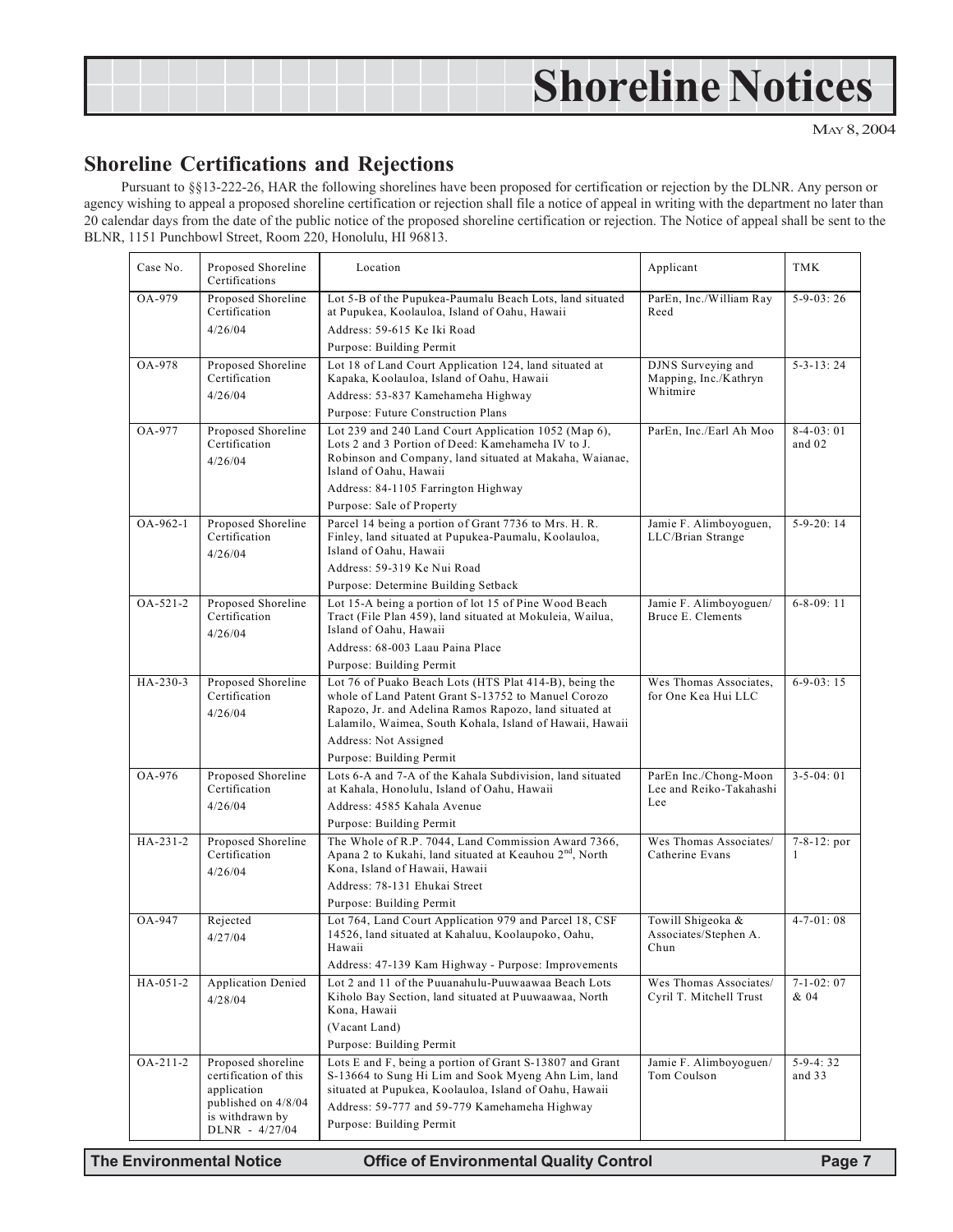# **Conservation District Notices**

MAY 8, 2004

### **Conservation District Use Permits**

Persons interested in commenting on the following Conservation District Use Application (Board Permit) must submit comments to the Department of Land and Natural Resources.

Also, anyone interested in receiving notification of determinations on Conservation District Use Applications (Board Permits) must submit requests to DLNR that include the following information:

1) Name and address of the requestor;

2) The permit for which the requestor would like to receive notice of determination; and

3) The date the notice was initially published in the Environmental Notice.

Both comments and requests for notification of determinations must be submitted to DLNR within thirty days from the initial date that the notice was published in the Environmental Notice.

Please send comments and requests to: State of Hawaii, Department of Land and Natural Resources, Office of Conservation and Coastal Lands, 1151 Punchbowl Street, Room 220, Honolulu, Hawaii 96813.

DLNR will make every effort to notify those interested in the subject CDUA, it is not obligated to notify any person not strictly complying with the above requirements. For more information, please contact Tiger Mills of our Office of Conservation and Coastal Lands at 587-0382.

### **Hana Highway Rockfall Mitigation**

| <b>File No.:</b>       | MA-3183                                    |
|------------------------|--------------------------------------------|
| <b>Applicant:</b>      | Department of Transportation               |
|                        | <b>Highways Division</b>                   |
| <b>Location:</b>       | Hana, Maui                                 |
| TMK:                   | $1 - 1 - 001$ : 044                        |
| <b>Action:</b>         | Hana Highway Rockfall Mitigation           |
| 343, HRS               | Final EA published in OEQC's Environmental |
| determination:         | Notice on 8/23/03                          |
| <b>Appl's Contact:</b> | Scot Urada (692-7553)                      |
|                        |                                            |

# **Land Use Commission Notices**

#### **Consolidated Baseyards Light Industrial Subdivision**

The LUC has received the following district boundary amendment petition filed, pursuant to Chapter 205, HRS.

| Docket No.         | A04-748                    |
|--------------------|----------------------------|
| <b>Petitioner:</b> | Consolidated Baseyards LLC |
| Location:          | Waikapu, Maui, Hawaii      |
| Acreage:           | 23.164 acres               |
| TMK:               | 3-8-07: 89, 143, and 144   |
| <b>Request:</b>    | Agricultural to Urban      |
| <b>Date Filed:</b> | April 15, 2004             |

If you would like further detailed information on this matter, please contact:

State Land Use Commission

Location Address Leiopapa A Kamehameha Building (State Office Tower) 235 S. Beretania Street, Room 406 Honolulu, Hawaii 96813

Mailing Address P.O. Box 2359 Honolulu, Hawaii 96804-2359

Phone: 587-3822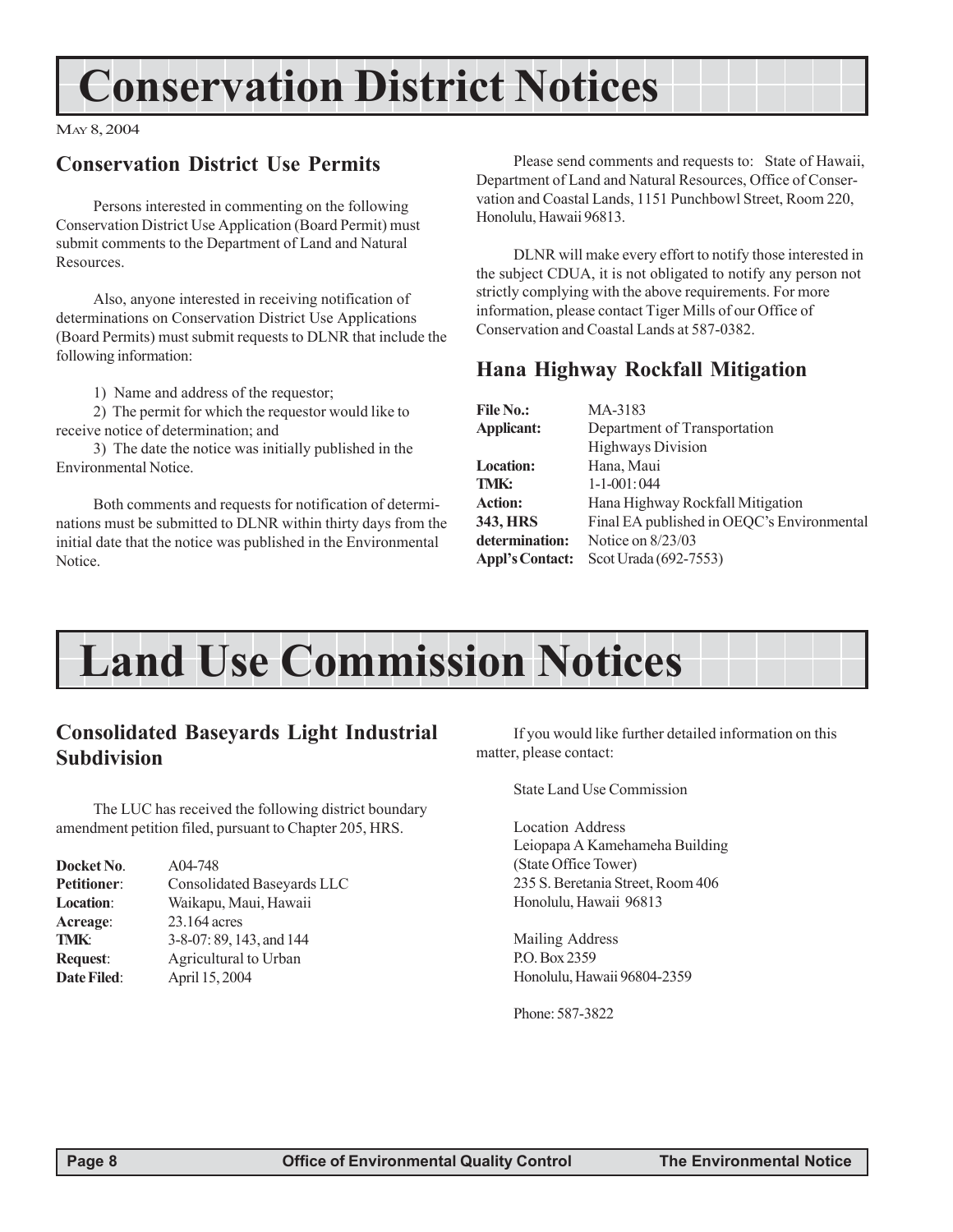# **Pollution Control Permit Applications**

MAY 8, 2004

### **Department of Health Permits**

The following is a list of some pollution control permits currently being reviewed by the State Department of Health. For more information about any of the listed permits, please contact the appropriate branch or office of the Environmental Management Division at 919 Ala Moana Boulevard, Honolulu.

#### *Clean Air Branch*

| <b>Branch</b><br>Permit Type                                 | Applicant & Permit Number                                                           | Project Location                                                          | Pertinent<br>Date  | Proposed Use                                                                                           |
|--------------------------------------------------------------|-------------------------------------------------------------------------------------|---------------------------------------------------------------------------|--------------------|--------------------------------------------------------------------------------------------------------|
| Clean Air Branch<br>586-4200,<br>Noncovered<br>Source Permit | City and County of<br>Honolulu<br>NSP 0354-01-N<br>(Renewal)                        | Kaneohe Pretreatment<br>Facility, 45-230 Kulauli<br>Street, Kaneohe, Oahu | Issued:<br>4/13/04 | Six (6) Diesel Engine<br>Pumps                                                                         |
| Clean Air Branch<br>586-4200,<br>Covered Source<br>Permit    | Chevron Products Company<br>CSP 0078-01-C<br>(Renewal)                              | 777 North Nimitz<br>Highway, Honolulu, Oahu                               | Issued:<br>4/16/04 | Honolulu Terminal Marine                                                                               |
| Clean Air Branch<br>586-4200,<br>Noncovered<br>Source Permit | Equilon Enterprises LLC,<br>dba Shell Oil Products US<br>NSP 0091-02-N<br>(Renewal) | 60 Hobron Avenue,<br>Kahului, Maui                                        | Issued:<br>4/19/04 | Tank Truck Load Rack and<br>Two (2) Internal Floating<br>Roof Petroleum Storage<br>Tanks, Nos. 1 and 7 |
| Clean Air Branch<br>586-4200,<br>Noncovered<br>Source Permit | Syngenta Seeds, Inc.<br>NSP 0009-03-N<br>(Renewal and Modification)                 | 7050 Kaumualii Highway,<br>Kekaha, Kauai                                  | Issued:<br>4/19/04 | Research Seed Processing<br>Facility                                                                   |
| Clean Air Branch<br>586-4200,<br>Noncovered<br>Source Permit | Enzamin U.S.A., Inc.<br>NSP 0561-01-N                                               | 73-4460 Queen<br>Kaahumanu Highway<br>#120, Kailua-Kona,<br>Hawaii        | Issued:<br>4/21/04 | 930 kW Diesel Engine<br>Generator                                                                      |
| Clean Air Branch<br>586-4200,<br>Noncovered<br>Source Permit | Del Monte Fresh Produce<br>(Hawaii), Inc.<br>NSP 0357-01-N                          | Various Locations, Kunia<br>and Waialua, Oahu                             | Issued:<br>4/23/04 | Six (6) Diesel Engines                                                                                 |
| Clean Air Branch<br>586-4200,<br>Noncovered<br>Source Permit | Dust-Tex of Honolulu, Inc.<br>NSP 0435-01-N<br>(Renewal)                            | 210-C Puuhale Road,<br>Honolulu, Oahu                                     | Issued:<br>4/26/04 | 200 hp Boiler                                                                                          |

#### *Solid & Hazardous Waste Branch*

| Branch/Permit Type                             | Applicant & Application Number           | <b>Facility Location</b>       | <b>Pertinent Date</b>               | Proposed Use          |
|------------------------------------------------|------------------------------------------|--------------------------------|-------------------------------------|-----------------------|
| (SHWB) Solid Waste                             | Navy Region Hawaii Recycling Center      | Building 159, Russel           |                                     |                       |
| Management Permit (New)                        | RY-0011-04                               | Ave., Pearl Harbor             | 3/25/04 (Received) Recycling Center |                       |
| (SHWB) Solid Waste                             | Heart and Soul Organics, LLC             | 6020 Koolau Rd.,               |                                     |                       |
| Management Permit (New)                        | RY-0012-04                               | Kiluaea, Kauai                 | 4/6/04 (Received)                   | Composting            |
| (SHWB) Solid Waste                             | City & County of Honolulu, Department of |                                |                                     |                       |
| Management Permit-by-                          | Environmental Services, Refuse Division  |                                |                                     | Recycling Drop-off    |
| Rule (Renew)                                   | RY-0013-04 through RY-0050-04            | Various                        | $4/2/04$ (Received)                 | <b>Bins</b>           |
| (SHWB) Solid Waste                             | City & County of Honolulu, Department of |                                |                                     |                       |
| Management Permit-by-                          | Environmental Services, Refuse Division  |                                |                                     | Recycling Drop-off    |
| Rule (New)                                     | RY-0051-04 through RY-0063-04            | Various                        | $4/2/04$ (Received)                 | <b>Bins</b>           |
| (SHWB) Solid Waste<br>Management Permit (Rnew) | Auto Recycling Corp.<br>SV-0064-04       | 1045 Makepono St.,<br>Honolulu | 4/8/04 (Received)                   | Auto Salvage          |
| (SHWB) Solid Waste                             |                                          |                                |                                     |                       |
| Management Permit-by-                          | Reynolds Recycling - Wahiawa Recycling   | 1001 California Ave.,          |                                     | Recycling Convinience |
| Rule (New)                                     | Center, CC-0065-04                       | Wahiawa                        | 4/19/04 (Recevied) Center           |                       |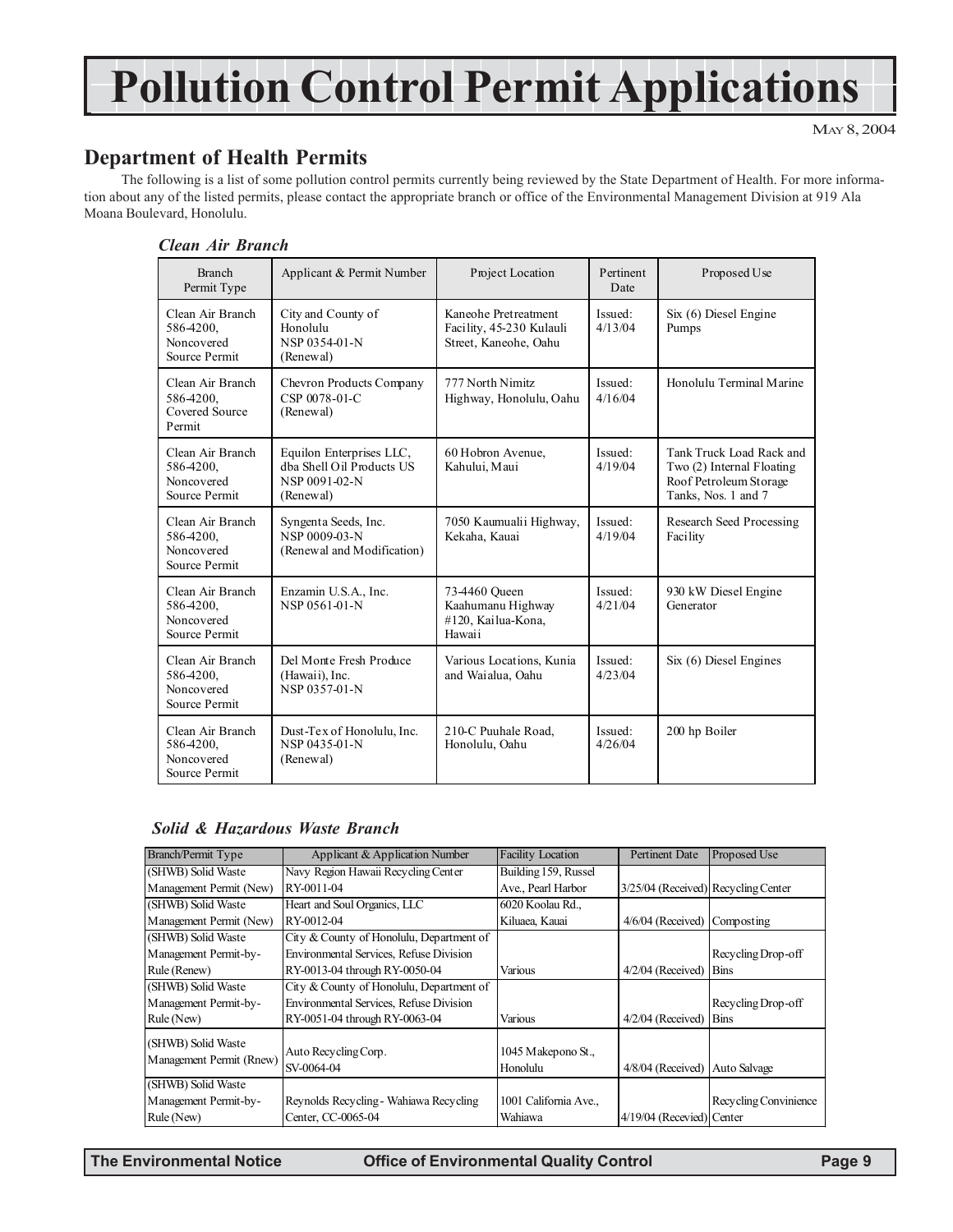# **Coastal Zone News**

MAY 8, 2004

### **Federal Consistency Reviews**

The Hawaii Coastal Zone Management (CZM) Program has received the following federal actions to review for consistency with the CZM objectives and policies in Chapter 205A, Hawaii Revised Statutes. This public notice is being provided in accordance with section 306(d)(14) of the National Coastal Zone Management Act of 1972, as amended. For general information about CZM federal consistency please call John Nakagawa with the Hawaii CZM Program at 587-2878. For neighboring islands use the following toll free numbers: Lanai & Molokai: 468-4644 x72878, Kauai: 274-3141 x72878, Maui: 984- 2400 x72878 or Hawaii: 974-4000 x72878.

For specific information or questions about an action listed below please contact the CZM staff person identified for each action. Federally mandated deadlines require that comments be received by the date specified for each CZM consistency review and can be mailed to:

Office of Planning

Department of Business, Economic Development and Tourism

P.O. Box 2359 Honolulu, Hawaii 96804

Or, fax comments to the Hawaii CZM Program at 587- 2899.

### **(1) Fort Weaver Road Widening, Ewa, Oahu**

| Applicant:              | State of Hawaii Department of Transporta-             |
|-------------------------|-------------------------------------------------------|
|                         | tion                                                  |
|                         | Contact: Milton Oka, 692-7579                         |
| <b>Federal Action:</b>  | <b>Federal Financial Assistance</b>                   |
|                         | <b>Federal Agency:</b> Federal Highway Administration |
| <b>Location:</b>        | Fort Weaver Rd., Farrington Hwy. to Geiger            |
|                         | Rd.                                                   |
| <b>CZM Contact:</b>     | John Nakagawa, 587-2878                               |
| <b>Proposed Action:</b> |                                                       |

Widen Fort Weaver Road, from Farrington Highway to Geiger Road, from four lanes to six lanes in both directions. The project also involves constructing a bicycle lane, constructing a sidewalk in the southbound direction, widening a shared use path, and installing curbs and gutters. **Comments Due**: May 24, 2004

### **(2) Coconut Island Coral Transplant, Kaneohe Bay, Hawaii**

| Applicant:             | Hawaii Institute of Marine Biology           |
|------------------------|----------------------------------------------|
|                        | Contact: Jo Leong, 234-7480                  |
| <b>Federal Action:</b> | Department of the Army Permit (200400296)    |
|                        | Federal Agency: U.S. Army Corps of Engineers |
|                        | Contact: Lolly Silva, 438-7023               |
| <b>Location:</b>       | Coconut Island, Kaneohe Bay, Hawaii          |
| <b>CZM</b> Contact:    | Debra Tom, 587-2840                          |
| $Denomod$ Action       |                                              |

#### **Proposed Action**:

The Hawaii Institute of Marine Biology located at Coconut Island, Kaneohe Hawaii is proposing to remove and transplant coral at four different sites within Kaneohe Bay. The coral heads will be transplanted within one area identified as Coconut Island south. The moving of the corals to the proposed restoration site will be accomplished with assistance of a U.S. Army dive and salvage team as part of their training. **Comments Due**: May 24, 2004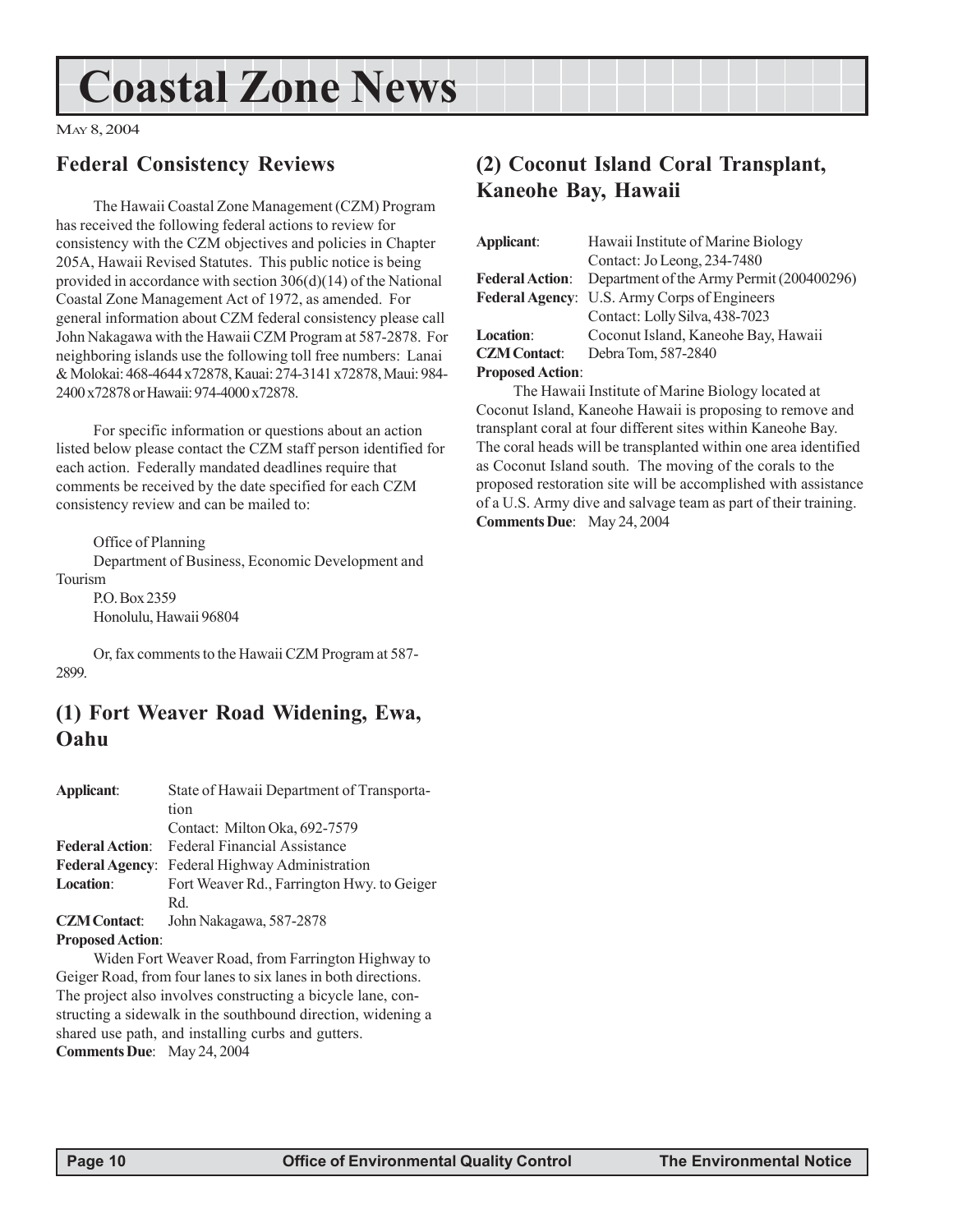# **Coastal Zone News**

MAY 8, 2004

### **Special Management Area (SMA) Minor Permits**

Pursuant to Hawai'i Revised Statute (HRS) 205A-30, the following is a list of SMA Minor permits that have been approved or are pending by the respective county/state agency. For more information about any of the listed permits, please contact the appropriate county/ state Planning Department. City & County of Honolulu (523-4131); Hawai'i County (961-8288); Kaua'i County (241-6677); Maui County (270-7735); Kakaako (587-2878).

| <b>Location (TMK)</b>               | <b>Description (File No.)</b>                                      | Applicant/Agent                                                                      |
|-------------------------------------|--------------------------------------------------------------------|--------------------------------------------------------------------------------------|
| Honolulu: Haleiwa (6-6-1-54)        | Grading and fill for dwelling (2004/SMA-24)                        | Ronald L. Soroos                                                                     |
| Hawaii: South Kohala (6-1-4-<br>20) | Fiber-optic cable landing site & related<br>improvements (SMM 152) | Sandwich Isles Communication, Inc./<br>Parsons Brinckerhoff Quade & Douglas,<br>Inc. |
| Maui: Lahaina (4-6-30-5)            | Apartment alteration (SM2 20040039)                                | We, Jonathan                                                                         |
| Maui: Kihei (3-8-13-11 & 12)        | Demo of commercial bldg (SM2 20040040)                             | Nelson, Don                                                                          |
| Maui: Kihei (3-9-42-7)              | Accessory dwelling (SM2 20040041)                                  | Knobbe, Patrick                                                                      |
| Maui: Kihei (2-1-8-60)              | Apartment alteration (SM2 20040042)                                | Sanchez, Gilbert                                                                     |
| Maui: Kahului (3-8-7-33)            | Construct steel bldg (SM2 20040043)                                | Maui Electric Co., Ltd.                                                              |
| Maui: Wailea (2-1-8-61)             | Telecom facility (SM2 20040044)                                    | Verizon Wireless                                                                     |
| Maui: Kihei (3-9-3-29)              | 2 lot subdivision (SMX 20040230) Pending                           | Finan, James                                                                         |
| Maui: Haiku (2-7-5-19)              | Addition (SMX 20040231) Pending                                    | Borge, Juliet                                                                        |
| Maui: Kahului (3-8-1-19)            | Airport subdivision (SMX 20040232) Pending                         | State DOT-Airports                                                                   |
| Maui: Wailea (2-1-8-67)             | Temporary tent (SMX 20040234) Pending                              | Frazier, Janice                                                                      |
| Maui: Kihei (3-9-2-30)              | Relocate house (SMX 20040235) Pending                              | Johnson, Jeff                                                                        |
| Maui: Lahaina (4-6-2-5)             | Single family residence (SMX 20040236) Pending                     | Loughead, Rick/Maureen                                                               |
| Maui: Kahului (3-8-7-33)            | Install fire sprinkler (SMX 20040237) Pending                      | Maui Electric Co., Ltd.                                                              |
| Maui: Mak (2-1-6-34)                | Install waterline (SMX 20040238) Pending                           | BSB Estate, Inc.                                                                     |
| Maui: Kihei (3-9-18-176)            | Swimming pool (SMX 20040239) Pending                               | Waren Stone Creative Constructions                                                   |
| Maui: Kihei (2-1-23-5)              | Interior alterations (SMX 20040240) Pending                        | Kimmey, Marie                                                                        |
| Maui: Kahului (3-8-1-119)           | Life Guard tower (SMX 20040241) Pending                            | Maui County, DPR                                                                     |
| Maui: Wailea (2-1-26-73)            | Dwelling & garage (SMX 20040242) Pending                           | Martin, Anthony E.                                                                   |
| Maui: Kumehame(4-8-2-9)             | Consolidation & resub (SMX 20040243) Pending                       | Pacific Rim Land, Inc.                                                               |
| Maui: Hana (2-8-3-54)               | Cirimelli residence (SMX 20040244) Pending                         | Cirimelle, Richard G/Cecilia A                                                       |
| Maui: Makena (2-1-6-109)            | Single family dwelling (SMX 20040245)Pending                       | Wailea 2003 Acquisition Investment LLC                                               |
| Maui: Kihei (2-1-26-11)             | Deknis residence (SMX 20040246) Pending                            | McCall, James                                                                        |
| Maui: Kihei (2-1-8-65)              | Interior renovation (SMX 20040247) Pending                         | Wagner, Nick                                                                         |
| Maui: Lahaina (4-6-9-7)             | Interior renovation (SMX 20040248) Pending                         | Loko Maui LLC                                                                        |
| Maui: Kihei (3-9-34-6)              | Stephens cottage renov (SMX 20040249) Pending                      | Stephens, Larry                                                                      |
| Maui: Lahaina (4-6-28-42)           | Condo renovation (SMX 20040250) Pending                            | Marchello, Mark                                                                      |
| Maui: Kapalua (4-2-1-24)            | Interior alteration (SMX 20040253) Pending                         | Butler, Ronald                                                                       |
| Maui: Napili (4-2-2-7)              | Window installation (SMX 20040254) Pending                         | Laughton, Verne                                                                      |
| Maui: Paia (2-5-13-43)              | Deck (SMX 20040255) Pending                                        | Jenkins, Thomas                                                                      |
| Maui: Kahului (3-7-4-7)             | Re-roof (SMX 20040256) Pending                                     | All-Protech Roofing Co., LLC                                                         |
| Maui: Kailua (2-9-11-2)             | 3 lot subdivision (SMX 20040257) Pending                           | Arakaki, Wayne L.                                                                    |
| Maui: Wailuku (3-2-20-29)           | Additions (SMX 20040258) Pending                                   | Barber Jr., Thomas /J. Judith L.                                                     |
| Maui: Kihei (3-9-41-33)             | Re-roof (SMX 20040259) Pending                                     | Zebzda, Martin A.                                                                    |
| Maui: (3-9-12-26)                   | Renovation/addition (SMX 20040260) Pending                         | Sinnott, Robert C.                                                                   |

**The Environmental Notice Office of Environmental Quality Control Page 11**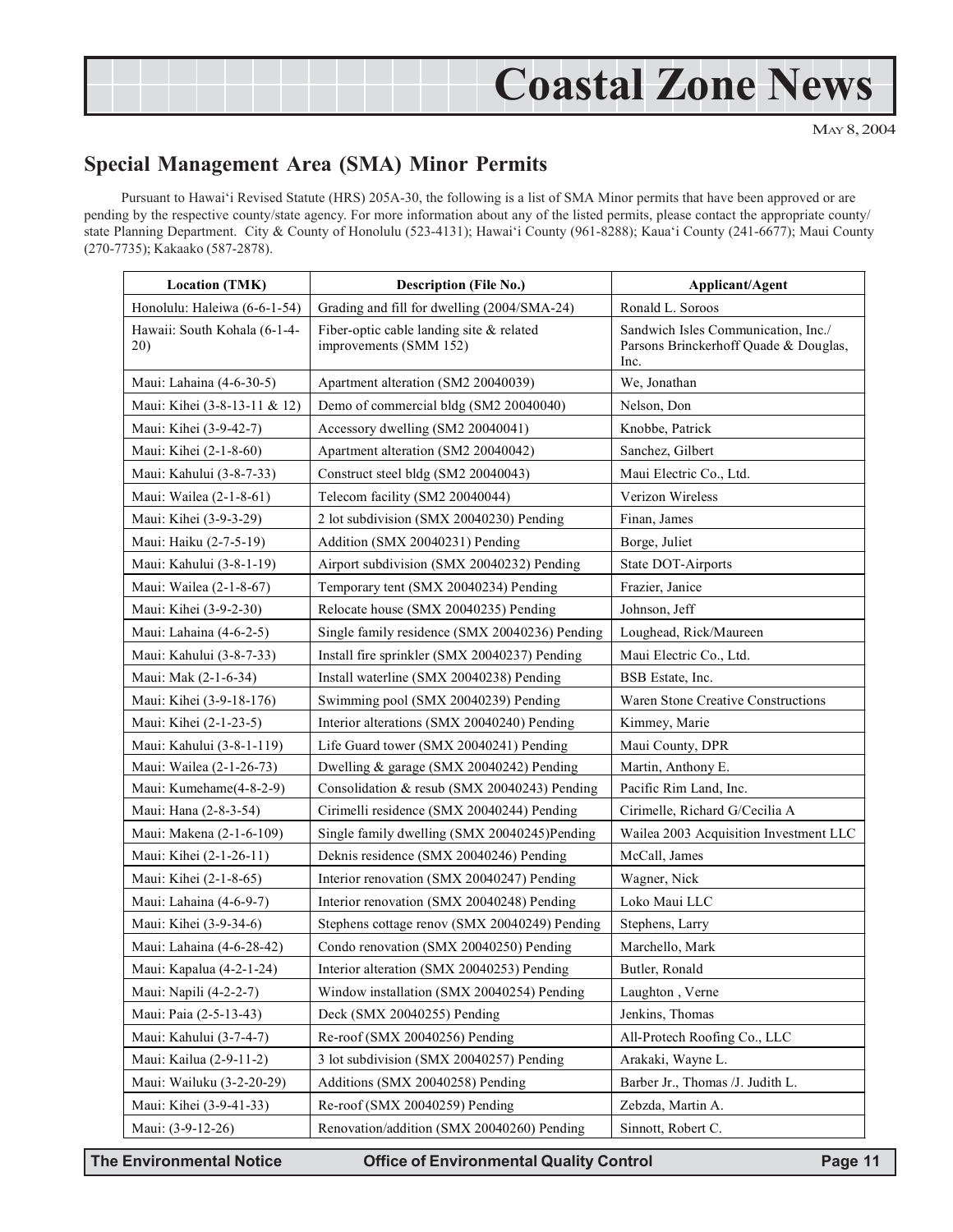# **Federal Notices**

MAY 8, 2004

### **Guam Micronesian Kingfisher Recovery Plan**

The U.S. Fish and Wildlife Service announces the availability of the Draft Revised Recovery Plan for the Sihek or Guam Micronesian Kingfisher (Halcyon cinnamomina cinnamomina) for public review and comment. The sihek is listed as endangered by the federal government and also by the Territory of Guam. Sihek are forest kingfishers endemic to the island of Guam in the Mariana Archipelago. Sihek were last observed on Guam in 1988 and are now believed to be extirpated from the wild. Currently, sihek are represented by a captive population of 60 individuals in 11 zoological institutions. Prior to their extirpation from the island, sihek utilized a wide variety of forest habitats.

 The goal of this plan is to reestablish sihek in at least 2 stable or increasing subpopulations of 1,000 adults each, 1 in northern Guam and 1 in southern Guam, in conjunction with habitat protection and predator control measures, as well as long-term monitoring to ensure the effectiveness of management actions. The USFWS is

soliciting written comments on the draft revised recovery plan described. All comments received by on or before June 28, 2004 will be considered in developing a final revised recovery plan.

Copies of the draft revised recovery plan are available for inspection, by appointment, during normal business hours at the following location: U.S. Fish and Wildlife Service, Pacific Islands Fish and Wildlife Office, 300 Ala Moana Boulevard, Room 3-122, Honolulu, **Hawaii** 96850 (phone: (808) 792-9400). Requests for copies of the draft revised recovery plan and written comments and materials regarding this plan should be addressed to the Field Supervisor, Ecological Services, at the above Honolulu address. An electronic copy of the draft revised recovery plan is also available at: http://endangered.fws.gov/recovery/ index.html#plans .

FOR FURTHER INFORMATION CONTACT: Fred Amidon, Fish and Wildlife Biologist, at (808) 792-9400. [from 4/28/04 Federal Register]



#### **DOCUMENTS BEING GIVEN AWAY**

*call Nancy at 586-4185 if you have questions; have OEQC # ready*

- 1. These items are available on a first-come, first-served basis.
- 2. You must come in to the OEQC office to pick it or them up.
- 3. If a document is listed twice it means we have 2 copies to give away.

| Title                                                                                | Date             | OEOC #           |
|--------------------------------------------------------------------------------------|------------------|------------------|
| <b>Big Island</b>                                                                    |                  |                  |
| East Hawaii Regional Sort Station (DEIS)<br>East Hawaii Regional Sort Station (DEIS) | Sep 03<br>Sep 03 | HI 281<br>HI 281 |
| Kaloko-Honokohau Business Park & App. (DEIS) (2 vol. set)                            | Feb 01           | HI 274           |
| Kaloko-Honokohau Business Park & App. (FEIS) (2 vol. set)                            | Apr $03$         | <b>HI 274A</b>   |
| China-U.S. Center (FEIS)                                                             | May $02$         | <b>HI 276A</b>   |
| Lalamilo Project (FEIS)                                                              | Nov $02$         | <b>HI 277A</b>   |
| Kekaha Kai State Park, Appendices A-L, Appendix M (DEIS) (3 vol.<br>set)             | Dec 02           | HI 278           |